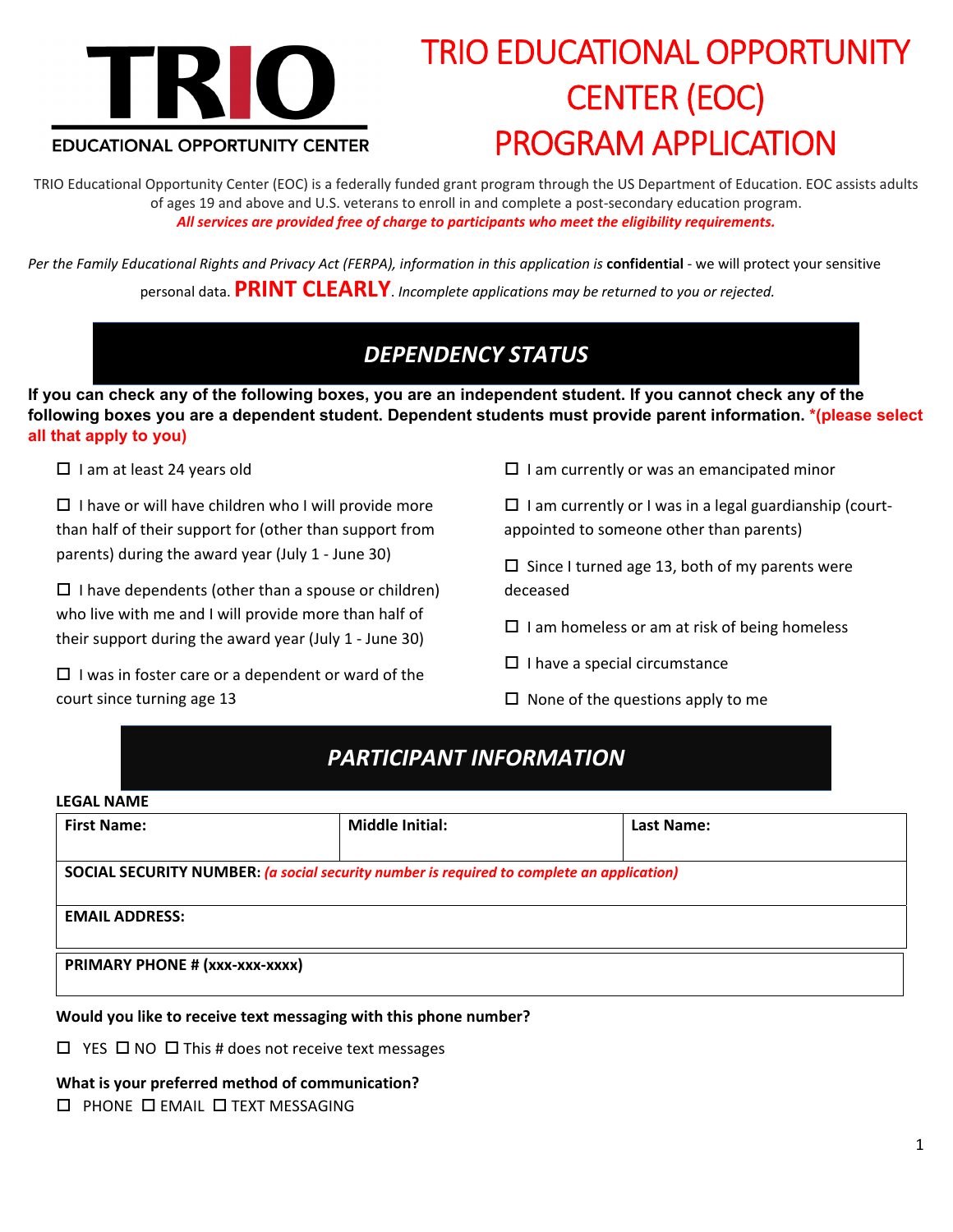| <b>STREET ADDRESS:</b>                 |        |                     |                  |
|----------------------------------------|--------|---------------------|------------------|
| CITY:                                  | STATE: |                     | <b>ZIP CODE:</b> |
| <b>DATE OF BIRTH :</b><br>(MM/DD/YYYY) |        | <b>CURRENT AGE:</b> |                  |

### **GENDER**

 $\square$  FEMALE  $\square$  MALE  $\square$  I PREFER NOT TO ANSWER

#### **CITIZENSHIP STATUS**

 $\square$  U.S. CITIZEN  $\square$  PERMANENT RESIDENT  $\square$  OTHER

### **MARITAL STATUS**

 $\Box$  MARRIED  $\Box$  NEVER MARRIED  $\Box$  DIVORCED  $\Box$  WIDOWED  $\Box$  SEPARATED

#### **RACE**

 $\Box$  American Indian or Alaska Native  $\Box$  Asian  $\Box$  Black or African American  $\Box$  Native Hawaiian or Other Pacific Islander  $\Box$  White  $\Box$  Biracial / Multiracial  $\Box$  Hispanic or Latino

# **IS ENGLISH YOUR PRIMARY LANGUAGE?**

 $\overline{\Box YES}$ 

### *PROGRAM ELIGIBILITY*

### **What is your military connection status?**

 $\Box$  NOT APPLICABLE  $\Box$  ACTIVE DUTY  $\Box$  SPOUSE OF ACTIVE DUTY  $\Box$  VETERAN  $\Box$  CHILD OF ACTIVE DUTY

### **Size of your family household**

(Family size is the number of people for whom the parent (if dependent) or the student (if independent) provides more than 50% of their support for *the entire award year (July 1 ‐ June 30) ‐ Include Yourself.)*

 $\Box$  1 person  $\Box$  2 people  $\Box$  3 people  $\Box$  4 people  $\Box$  5 people  $\Box$  6 people  $\Box$  7 people  $\Box$  8+ people

### *Family Taxable Income*

- $\square$  Less than \$19,320
- $\Box$  Less than \$26,130  $\square$  Less than \$32,940

 $\square$  Less than \$39,750  $\square$  Less than \$46,560

 $\square$  Less than \$53,370

- $\square$  Less than \$60,180
- $\Box$  Less than \$66,990
- $\Box$  More than \$66,900

*Did either of your parent (s) or legal guardians complete a 4‐year (bachelor) degree program?*  $\square$  YES  $\square$  NO

### *What is your current level of education?*

- $\square$  Enrolled in high school (12<sup>th</sup> grade)
- Did not finish high school **NOT ATTENDING**
- □ Enrolled in GED/Alternative Education
- $\Box$  High school graduate
- $\Box$  GED graduate
- $\Box$  Never enrolled in college
- $\square$  Did not finish college
- Vocational/technical school certificate
- $\square$  Presently attending college
- College graduate **ASSOCIATES DEGREE**
- College graduate **BACHELORS DEGREE**
- College graduate **MASTERS DEGREE**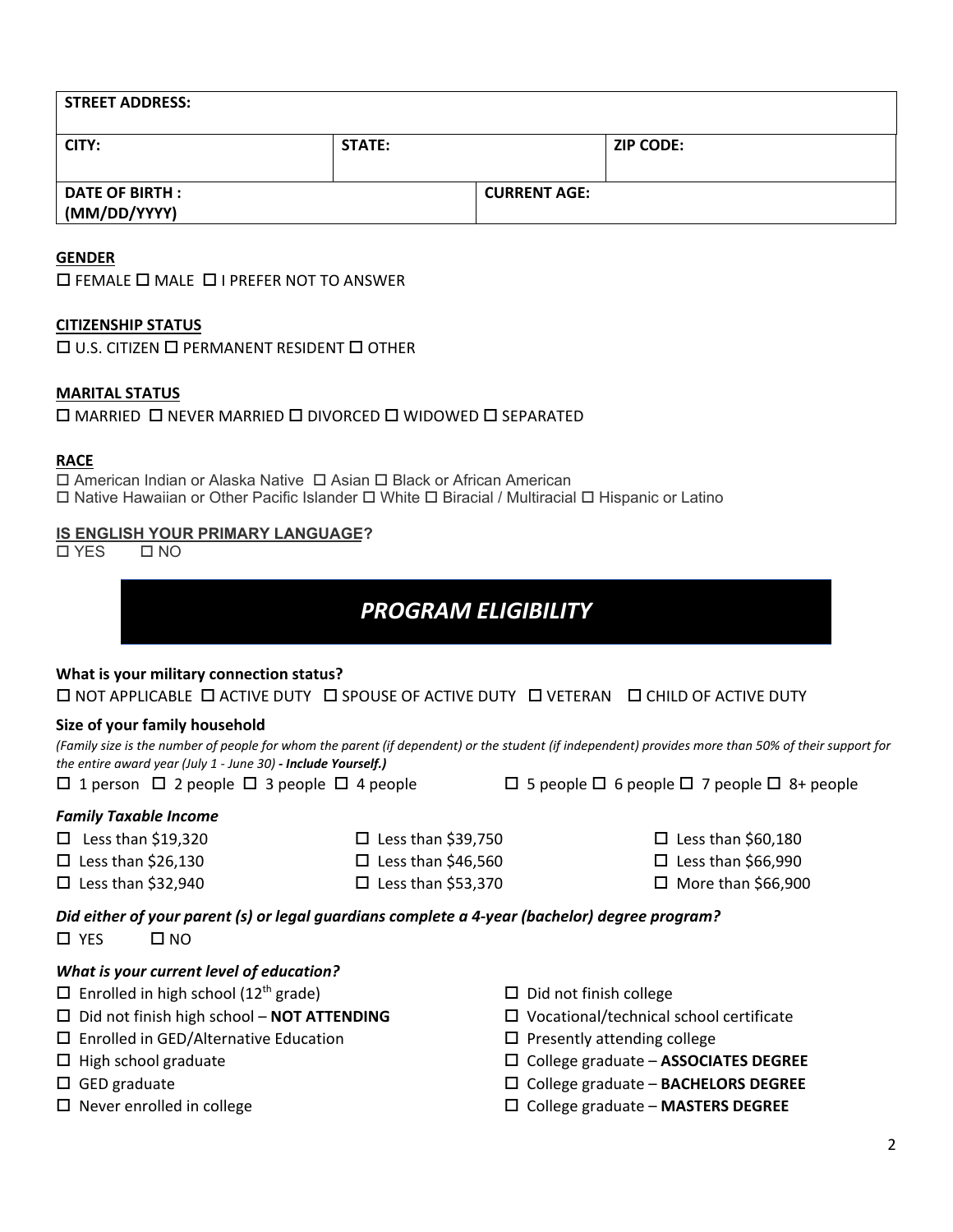### *Check if you are currently a participant in any of the federal programs listed below:*

- $\Box$  Upward Bound (UB) /Math and Science (UBMS)
- $\square$  Educational Talent Search (ETS)
- $\square$  Student Support Services (SSS)
- Veterans Upward Bound (VUB)

### *Check all services needed*

- $\square$  Admissions and College Applications
- Financial Aid Assistance (FAFSA)/FSA ID
- □ College Transfer Assistance
- $\square$  Financial Aid Probation/ SAP Appeal Assistance
- $\square$  Student Loan Entrance Counseling/Promissory Note
- $\square$  Scholarship Assistance
- $\square$  Student Loan Default Assistance
- $\square$  Financial Literacy Budget Planning

□ GED Referral

 $\Box$  None of the Above

□ GEAR UP  $\square$  McNair

- $\square$  Counseling and Disability Referral Services
- □ Major and Career Exploration
- Ex‐Offender Referral Services
- $\Box$  Homeless & Foster Youth Educational Assistance
- $\square$  Other

I hereby certify the information I have furnished regarding my eligibility status answering the questions listed above are true to the best of my knowledge and hereby grant Owens State Community College TRIO Educational Opportunity Center permission to have access to my official academic, financial, and institutional records in order to complete my application.

- $\checkmark$  Furthermore, I understand that all my records are kept confidential and in accordance with Owens Community College and Federal Privacy Laws.
- $\checkmark$  I certify that the above information is complete and accurate to the best of my knowledge.
- $\checkmark$  I give permission for release of my data (name, photos, data related to awards and achievements) for purpose of awards, recognition and advertising.

*Please sign, date and return this form*. If you are considered a dependent, as defined by Free Application for Federal Student Aid (FAFSA), you must have your parent/guardian sign and date this form.

**Print student name:** \_\_\_\_\_\_\_\_\_\_\_\_\_\_\_\_\_\_\_\_\_\_\_\_\_\_\_\_\_\_\_\_\_

*Student Signature***:** \_\_\_\_\_\_\_\_\_\_\_\_\_\_\_\_\_\_\_\_\_\_\_\_\_\_\_\_\_\_\_

*Parent Signature if dependent student***:** \_\_\_\_\_\_\_\_\_\_\_\_\_\_\_\_\_\_\_\_\_\_\_\_\_\_\_\_\_\_\_

**Date:** \_\_\_\_\_\_\_\_\_\_\_\_\_\_\_\_\_

TRIO Educational Opportunity Center (EOC) is hosted at Owens Community College but will help individuals who desire to attend any college/university.

*TRIO programs are federally funded through the U.S. Department of Education.*

*Email: trioeoc@owens.edu*

### *Phone: 567.661.7300*